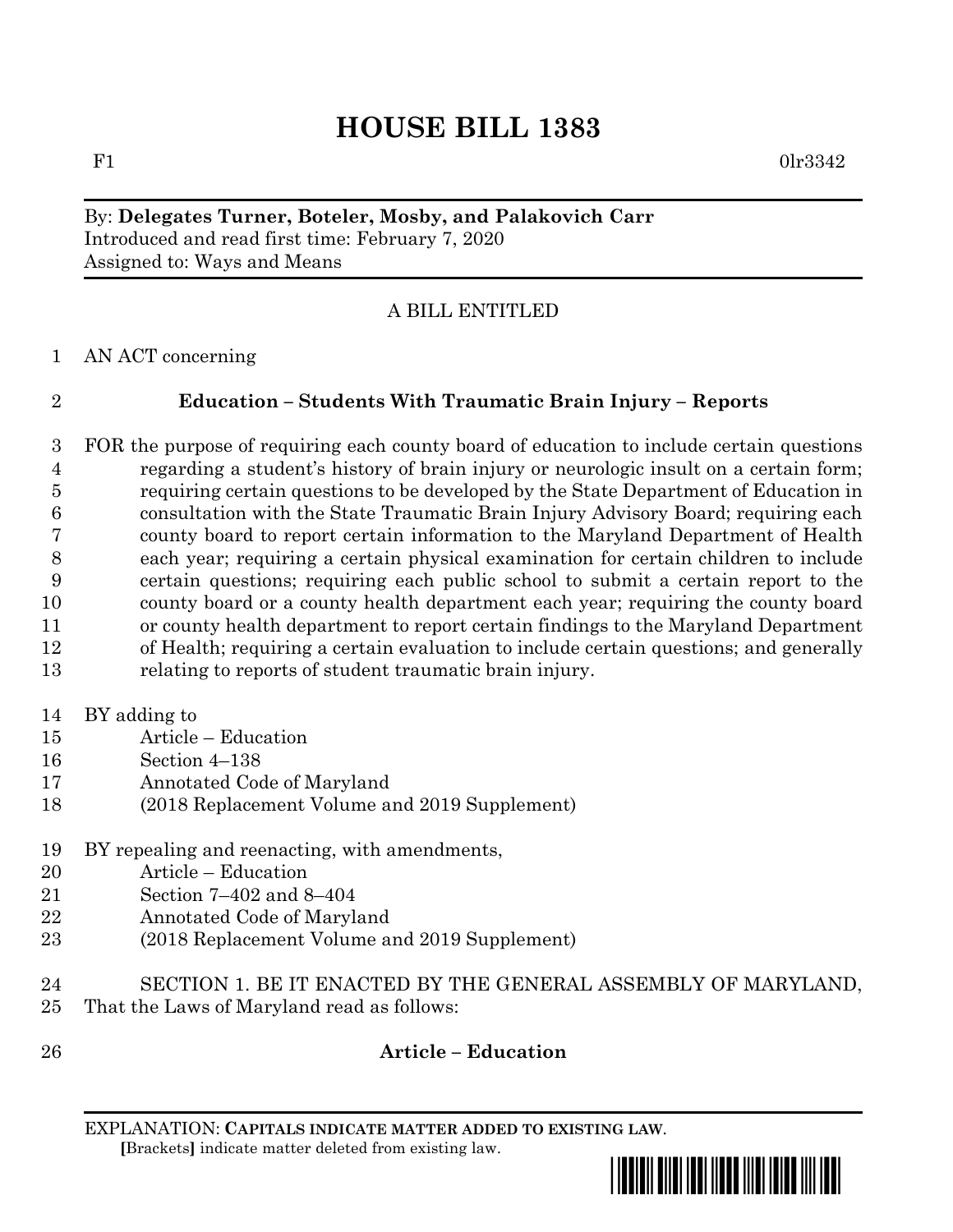**4–138.**

 **(A) EACH COUNTY BOARD SHALL INCLUDE ON THE EMERGENCY CONTACT FORM SENT TO THE PARENT OR LEGAL GUARDIAN OF EACH STUDENT EACH YEAR QUESTIONS REGARDING THE STUDENT'S HISTORY OF BRAIN INJURY OR NEUROLOGIC INSULT.**

 **(B) THE QUESTIONS REQUIRED UNDER SUBSECTION (A) OF THIS SECTION SHALL BE DEVELOPED BY THE DEPARTMENT IN CONSULTATION WITH THE STATE TRAUMATIC BRAIN INJURY ADVISORY BOARD.**

 **(C) (1) FOR EACH SCHOOL YEAR, EACH PUBLIC SCHOOL SHALL REPORT TO THE COUNTY BOARD THE NUMBER OF STUDENTS WHO REPORT HAVING A BRAIN INJURY OR NEUROLOGIC INSULT ON THE FORM UNDER SUBSECTION (A) OF THIS SECTION.**

 **(2) FOR EACH SCHOOL YEAR, EACH COUNTY BOARD SHALL REPORT TO THE MARYLAND DEPARTMENT OF HEALTH THE NUMBER OF STUDENTS WHO HAVE A HISTORY OF BRAIN INJURY OR NEUROLOGIC INSULT.**

7–402.

 (a) **(1)** The Department of Education in consultation with the Maryland Department of Health shall adopt regulations requiring a physical examination for children entering the Maryland Public School System for the first time.

#### **(2) THE PHYSICAL EXAMINATION REQUIRED UNDER PARAGRAPH (1) OF THIS SUBSECTION SHALL INCLUDE QUESTIONS REGARDING THE CHILD'S HISTORY OF BRAIN INJURY OR NEUROLOGIC INSULT.**

 (b) The regulations shall require each child entering the Maryland Public School System for the first time to have a physical examination completed within:

(1) The 9–month period before entering the public school system; or

(2) The 6–month period after entering the public school system.

 (c) The physical examination required under subsection (b) of this section shall be completed by:

- (1) A physician; or
- (2) A certified nurse practitioner.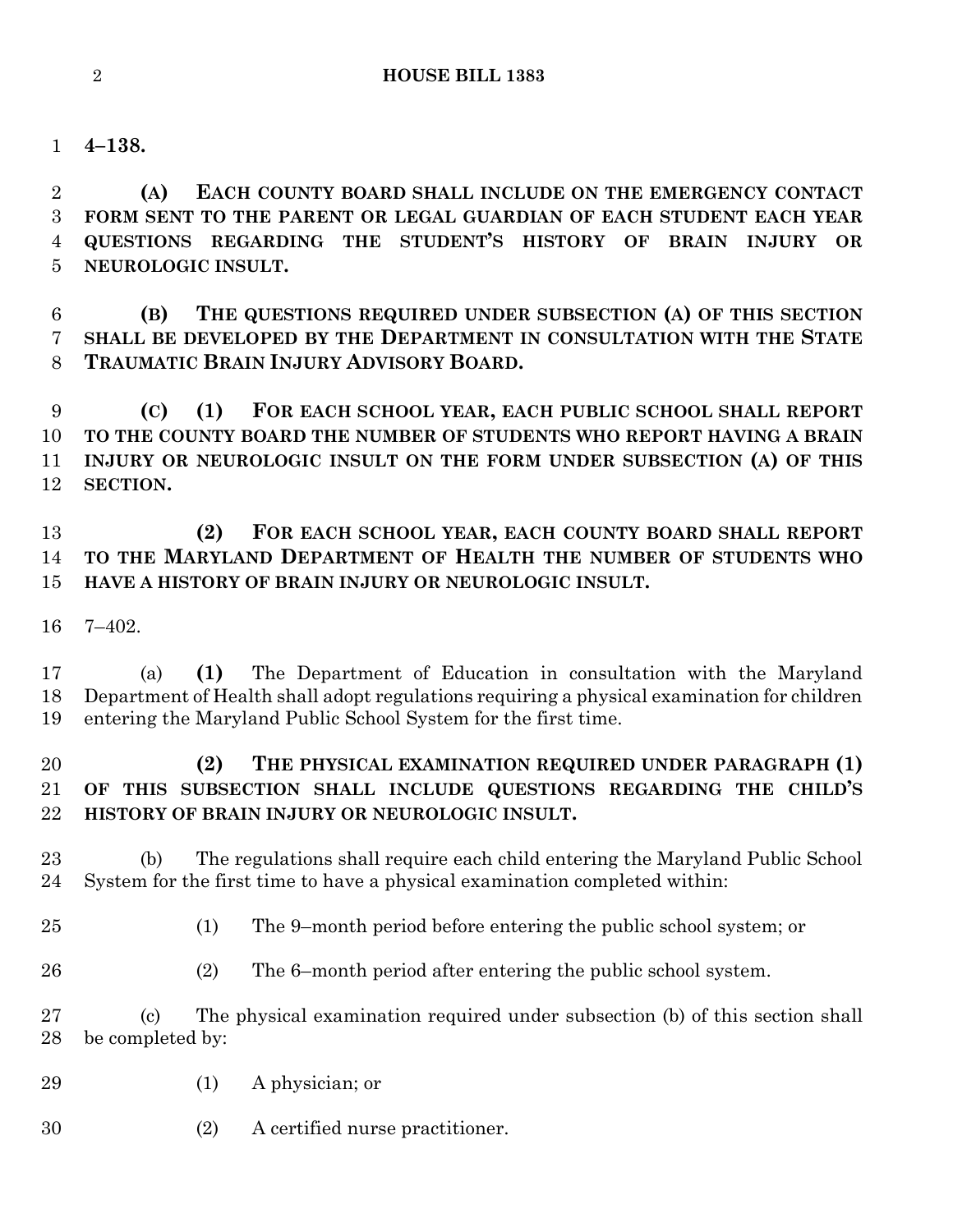#### **HOUSE BILL 1383** 3

 (d) (1) For each school year each public school shall report to the county board or county health department the number of children entering the public school system for the first time who **[**have**]:**

| 4       |                                      | (I)                                |    | HAVE not had a physical examination because of:        |
|---------|--------------------------------------|------------------------------------|----|--------------------------------------------------------|
| 5       |                                      | (i)                                | 1. | The lack of access to health care;                     |
| 6       |                                      | $[$ (ii)] 2.                       |    | Insufficient financial resources; or                   |
| 8       | public school deems appropriate; AND | $\left  \right  \left  \right  3.$ |    | Any other reason, including a religious reason, as the |
| 9<br>10 | <b>INSULT.</b>                       | (II)                               |    | HAVE A HISTORY OF BRAIN INJURY OR NEUROLOGIC           |

 (2) The county board or county health department shall report the information obtained under paragraph (1) of this subsection to the Maryland Department of Health.

8–404.

 (a) The State Board shall adopt, as regulations, standards for the identification, evaluation, educational placement, and the provision of a free appropriate public education of each child in this State who has begun the school year under the age of 21 and is found to need special education and related services, whether or not the child is receiving nonduplicative services from another governmental agency.

 (b) Before these standards are adopted, the State Board shall consult with public and private agencies and persons who are concerned with and knowledgeable about the educational needs of children with disabilities who require special education and related services.

 (c) The standards for the education of a child with a disability who is enrolled in a school that is operated by an agency other than a local school system may not be lower than the standards for the education of a child with a disability who is enrolled in a school that is operated by a local school system. The standards for the approval of schools located in jurisdictions outside Maryland shall be the same as standards applicable to the approval of schools within Maryland. However, no school located in a jurisdiction outside Maryland shall be approved if the charges for pupils approved by the Department are higher than charges for pupils from any other state for the same services, unless waived by the State Superintendent.

- (d) The standards shall include:
- 
- (1) The required qualifications for teachers, administrators, and other